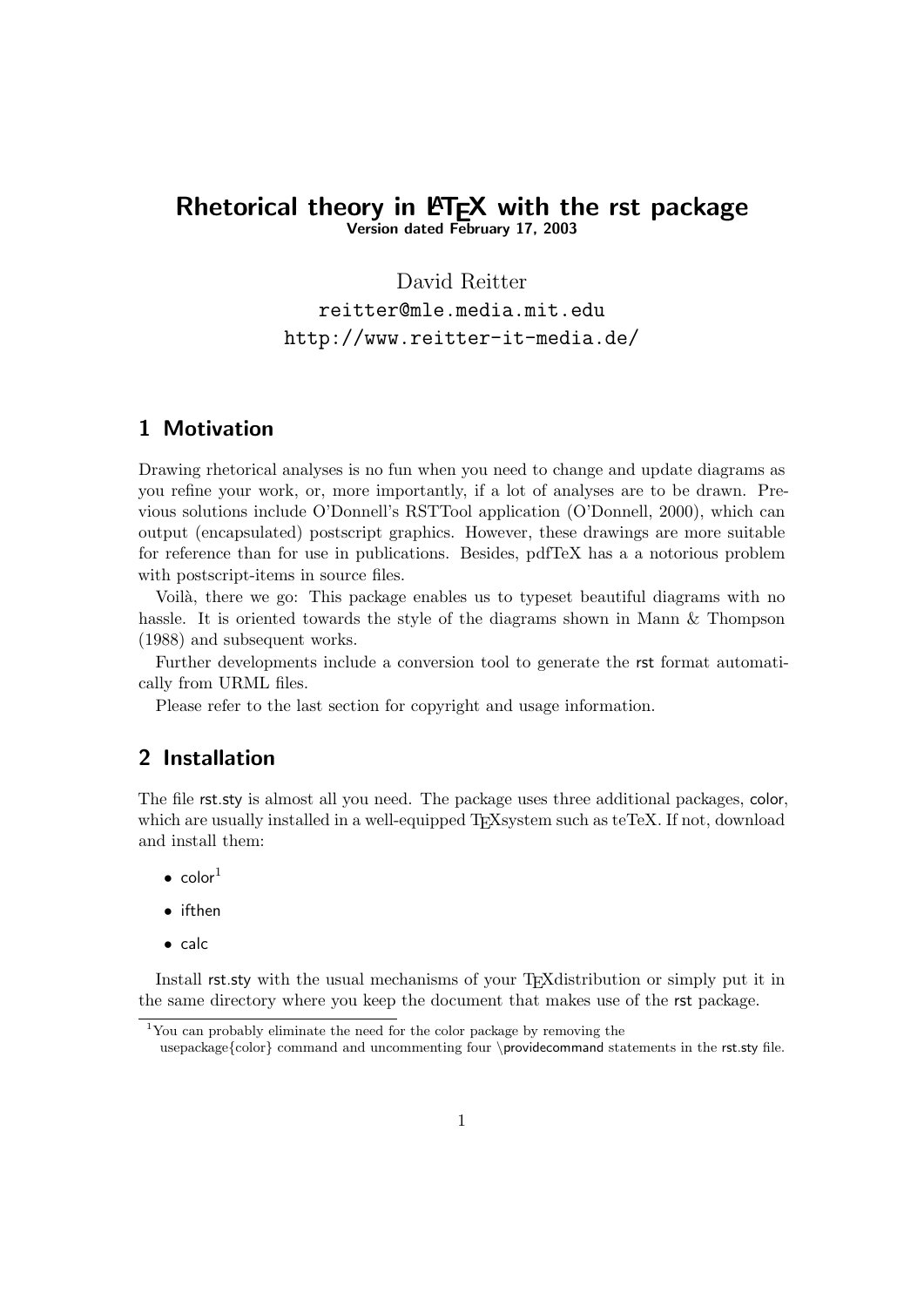## 3 The rhetoricaltext environment

To give examples from a corpus, you can use the rhetoricaltext environment. Every environment is assigned its own identifier, counted as roman numeral.

In the environment, single *minimal discourse units* are specified with the \unit command. It takes two arguments: the first one is optional and specifies a label for this unit. This label may be used to refer to the unit later on. The second argument to  $\cdot$ unit contains the text.

An additional command is \source, which takes one argument. This usually identifies the exact source of the sample, e.g. an identification number in the corpus used.

You may refer to any given unit from any part of your document using the \refr command. It takes one argument, which should be the label of a unit defined somewhere else in the text. You will need to compile the document twice to get rid of the ?? appearing in the output. This is the same mechanism as with other kinds of references in LATEX.

Here's an example:

```
In the following, \refr{bush2} is an embedded discourse unit.
\begin{rhetoricaltext}
\unit[bush1]{The Bush Administration,}
\unit[bush2]{trying to blunt growing demands from
Western Europe for a relaxation of controls on exports to the
Soviet bloc,}
\unit[bush3]{is questioning...}
\source{wsj$_{2326}$}
\footnote{Taken from the corpus described in \cite{carlson-corpus}.
Bracket annotation simplified.[...]}
\end{rhetoricaltext}
```
How do we treat the noncontiguous discourse unit formed of \refr{bush1}, \refr{bush3}?

In the following, 1B is an embedded discourse unit.

[The Bush Administration,]<sup>1A</sup> [trying to blunt growing demands from Western Europe for a relaxation of controls on exports to the Soviet bloc,  $1^{1B}$  [is questioning...]<sup>1C</sup>  $(wsi_{2326})^2$ 

How do we treat the noncontiguous discourse unit formed of 1A, 1C?

<sup>&</sup>lt;sup>2</sup>Taken from the corpus described in Carlson et al. (2001). Bracket annotation simplified. The other examples are made up. They are not intended to demonstrate any linguistic/rhetorical properties.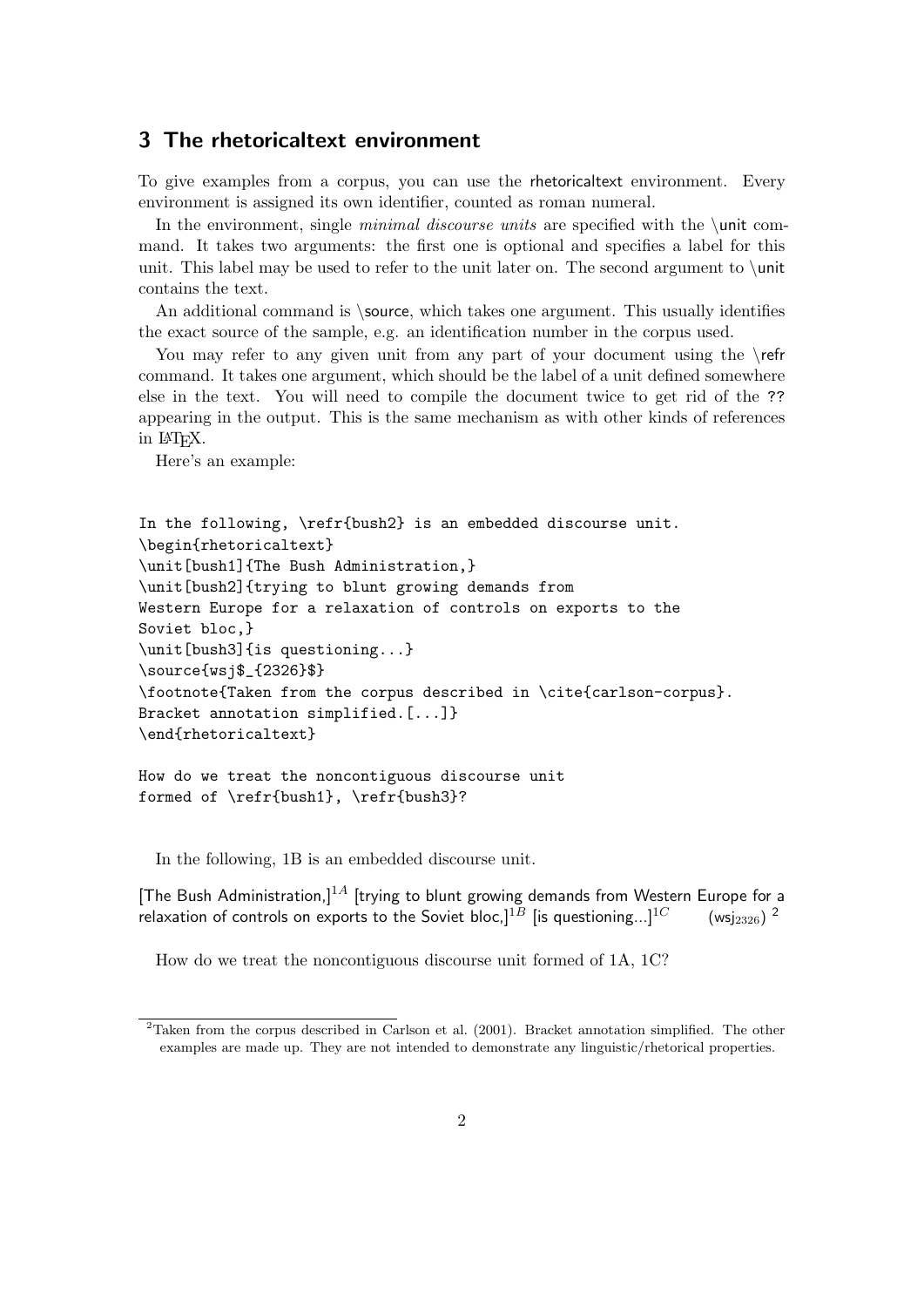# 4 The \rl command

To mark a relation name such as EVIDENCE or JUSTIFY in your document, use the \rl command. It capitalizes and word given as argument and, in the current version, typesets it in small caps.

# 5 Rhetorical structure diagrams

The rst package provides three types of diagram elements via the commands \dirrel, \multirel and \rstsegment.

### 5.1 Terminal elements

rstsegment defines a terminal-level *minimal discourse unit*: it is meant to contain normal text. This is what it expects to be given as argument. While omitting this command and simply typing the text in an  $\dagger$  dirrel argument might work sometimes, it could give unexpected (and not-so-nice) results.

### 5.2 Directed relations

\dirrel draws a schema diagram for one or more directed (nucleus-satellite) relations. There is always one designated nucleus per \dirrel schema.

This command always takes 2n arguments. They should be thought of as pairs: The first argument always states a relation name, the second one contains the content of the span. Every argument pair given draws a span and a relation arrow to the nucleus argument of the schema. The nucleus is identified by leaving the relation name empty. Alternatively, you may specify  $\nu c$  if you think that's better to read. There may be up to four argument pairs.

\dirrel{} {\rstsegment{Stoiber kandidiert,}}{Concession} {\rstsegment{auch wenn der Mann in Talkshows kaum frei reden kann.}}



Stoiber kandidiert,

auch wenn der Mann in Talkshows kaum frei reden kann.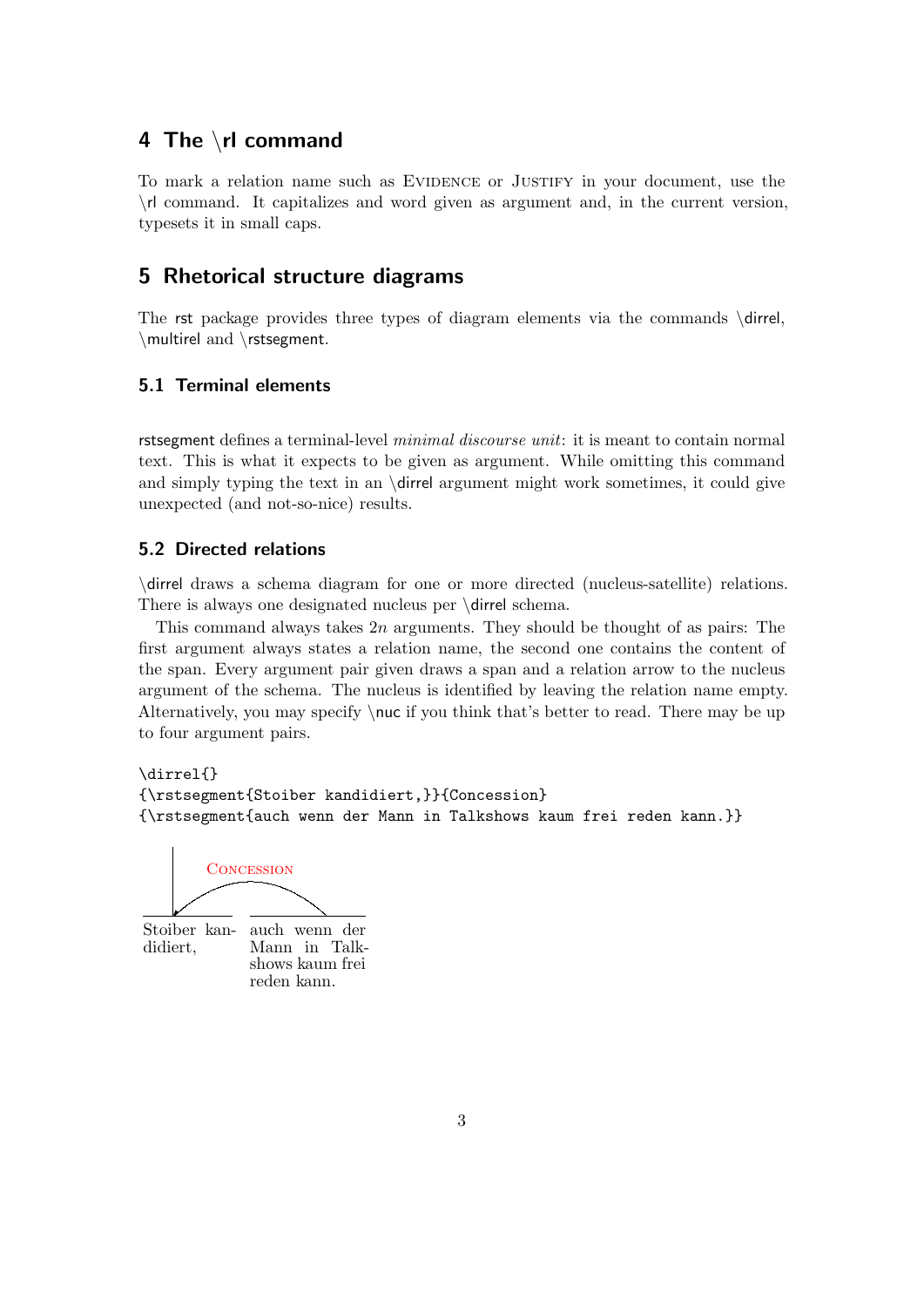### 5.3 Multinuclear relations

multirel draws a diagram for a multi-nuclear relation. It takes at least two arguments. The first argument is the relation name. All other arguments contain the contents of the spans that are connected by the relation.

```
\multirel{Contrast}
```

```
{\rstsegment{Schr\"{o}der wolle nicht wiedergew\"{a}hlt werden,
sagte er, falls er die Arbeitslosigkeit nicht reduzieren k\"{o}nne.}}
{\rstsegment{Trotzdem tritt der Kanzler wieder zur Wahl an.}}
{\rstsegment{Die Aussichten sind nicht schlecht.}}
```


### 5.4 Configuration

The rst package knows a few configuration variables you may use to alter the appearance of the diagrams.

#### 5.4.1 Width control

The  $\complement$  compression Width value is the maximum width that a single span may have in any diagram. Set it to 0pt to let not limit the width. Used on a per-diagram basis, it makes an excellent way of compression a diagram horizontally without making it look ugly. See the last example in section 6 to get an impression of what this parameter does.

```
\setlength{\compressionWidth}{0pt}
```
The \terminalWidth value is the maximum width that a single span may have in any diagram. Set it to 0pt to let not limit the width.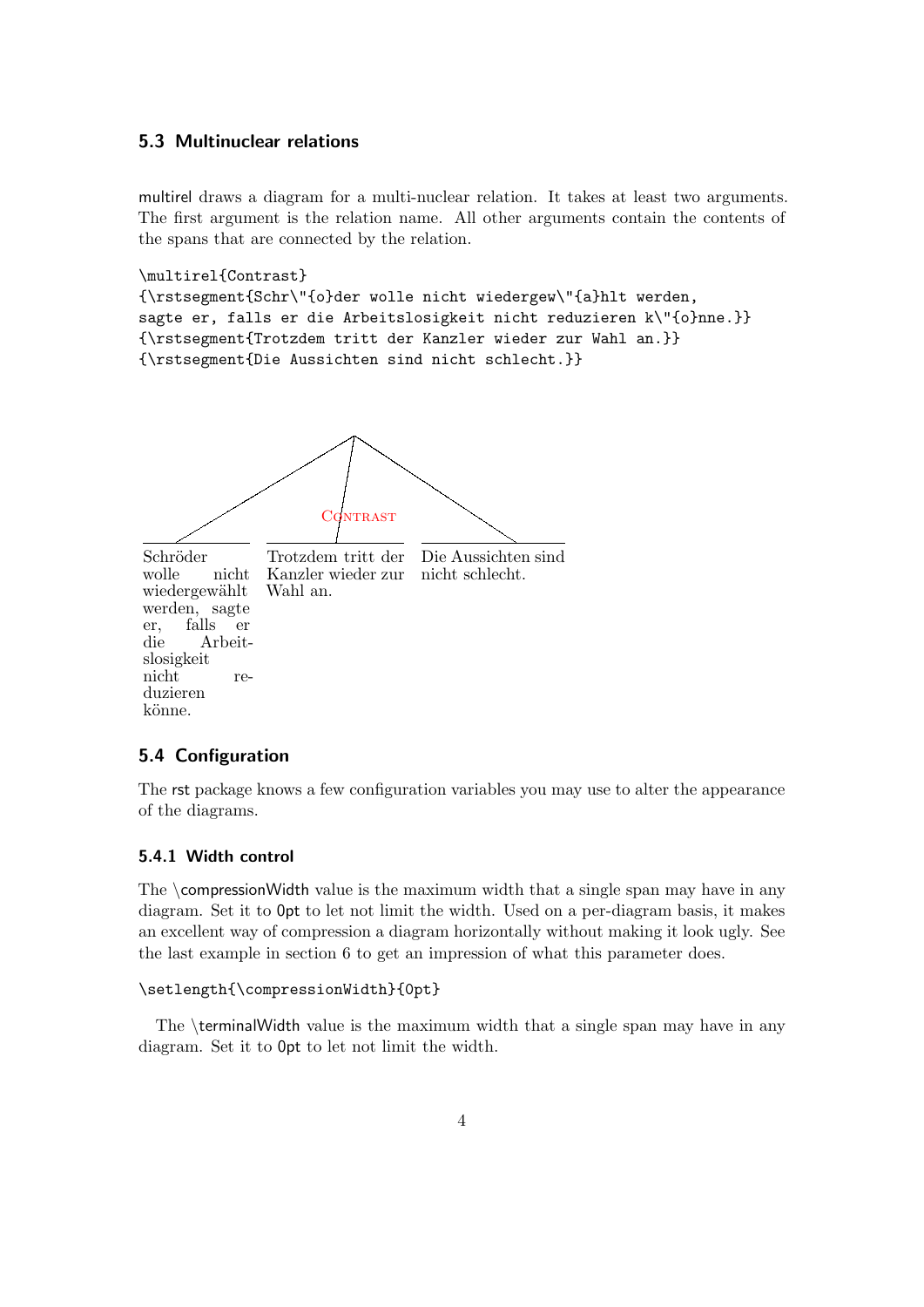#### \setlength{\terminalWidth}{100pt}

You may also alter the margins at the left and the right hand side of the tree with the \rstmargin value.

```
\setlength{\rstmargin}{3pt}
```
Finally, the following command sets the minimum space that's between spans in the \rstmiddleskip value.

```
\setlength{\rstmiddleskip}{1em}
```
### 5.4.2 Colors

\relnamebgcolor contains the name of the background color of relation names. Depending on other packages used, white could avoid transparency. (This functionality is disabled in the rst.sty package by default to enable the use of \raisebox commands in relation names.) \relnamecolor specifies the name of the text color of relation names.

| \renewcommand{\relnamebgcolor}{white}% | background color    |
|----------------------------------------|---------------------|
| \renewcommand{\relnamecolor}{red}%     | relation name color |

Please note that these settings may or may not work, depending on your output format (Postscript or PDF). In my experiments, PDF worked generally better.

## 6 Complex structures - more examples

As you can see from the following examples, trees may be arbitrarily complex. In case the trees get to wide, reference numbers may be used in conjunction with the rhetoricaltext environment. Or, alternatively, you might want to consider choosing a more handy example, as readers tend to prefer smaller diagrams over unnecessarily complex ones...

Note: You may raise or lower the relation names in the diagrams with the \raisebox command in the relation name argument of directed relations. (See example below.)

Note: Position relation names vertically by adding space at the left or right hand side. Use either the " $\setminus$ " syntax or an ordinary  $\hbox{\textbackslash}$  space command. (See example below.)

Note: If you do not want to give a relation name, just specify one space with a  $\backslash$ backslash  $(\gamma \backslash \mathfrak{m})$  as shown below.

```
{\setlength{\terminalWidth}{90pt}
 \mathcal{C} \multirel{Contrast\ \ \ \ }
   {\rstsegment{Schr\"{o}der wolle nicht wiedergew\"{a}hlt werden,
```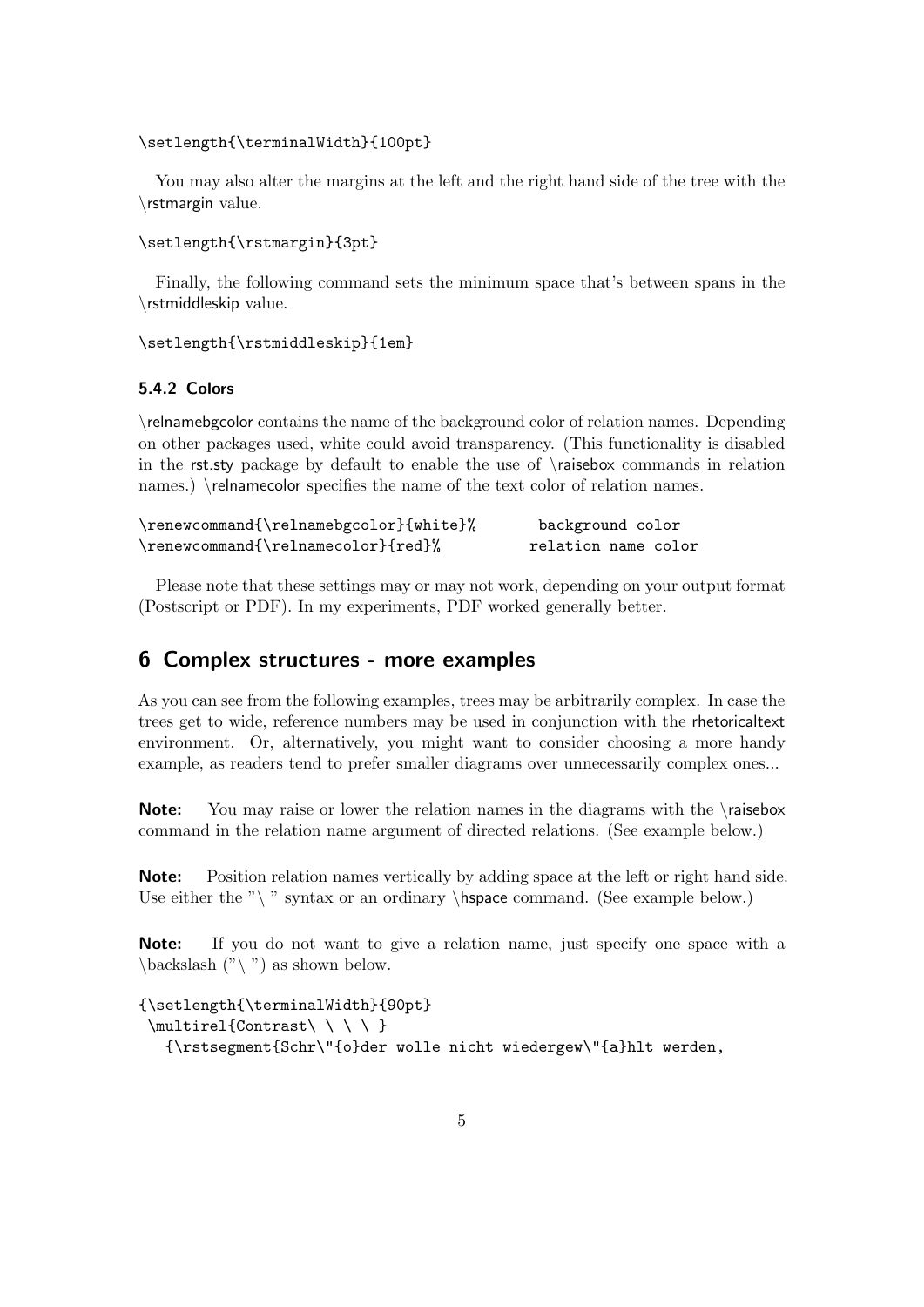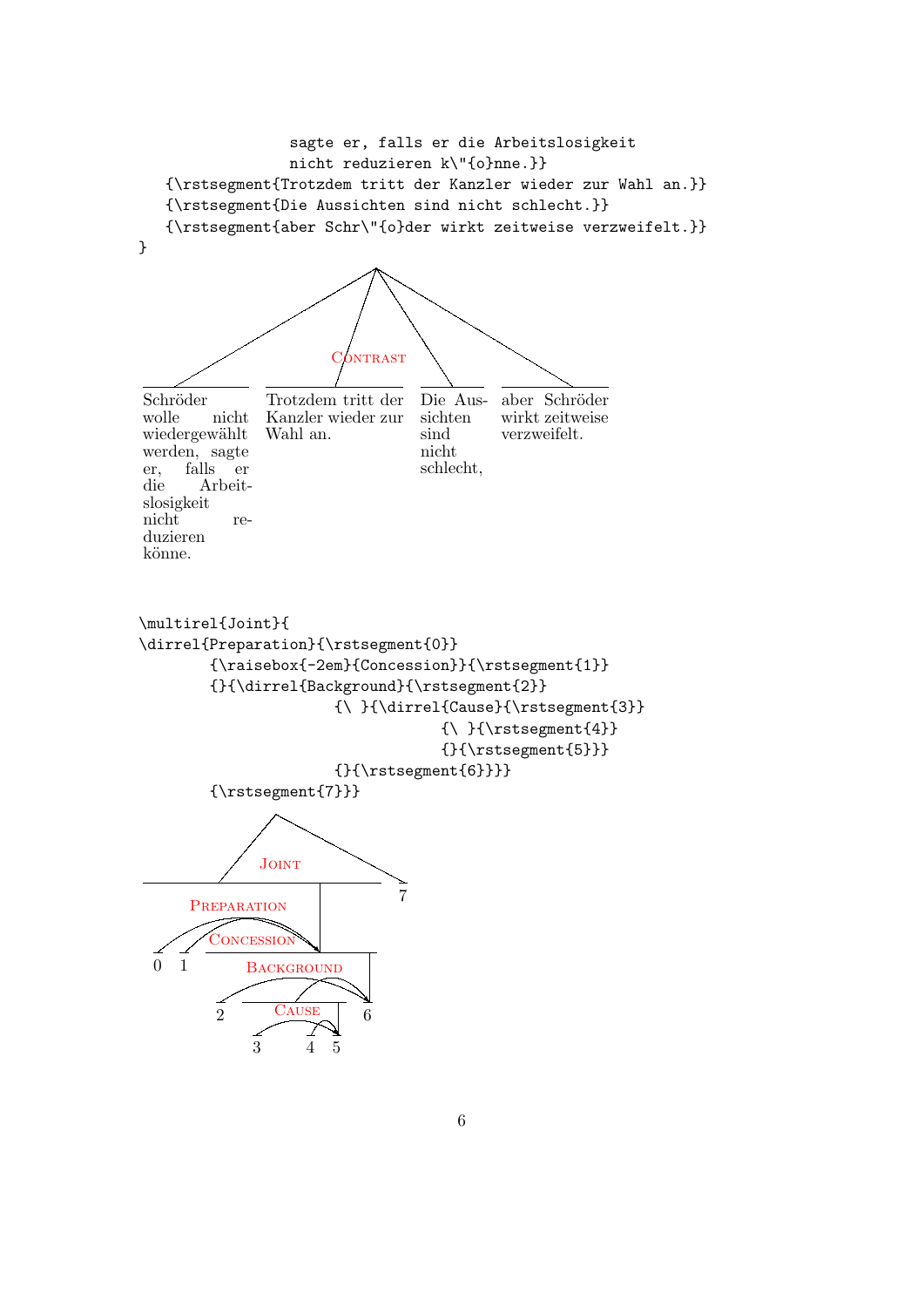

# 7 Conversion from URML

Underspecified Rhetorical Markup Language (Reitter & Stede, to appear 2003) is an XML-based format that encodes rhetorical annotations in a compact, yet easy to understand way. It is used to represent the Potsdam Corpus (Reitter, to appear 2003). Also, the English corpus presented in Carlson et al. (2001) can be encoded in URML.

Fully specified analyses can be translated to the TeX conforming format used with rst.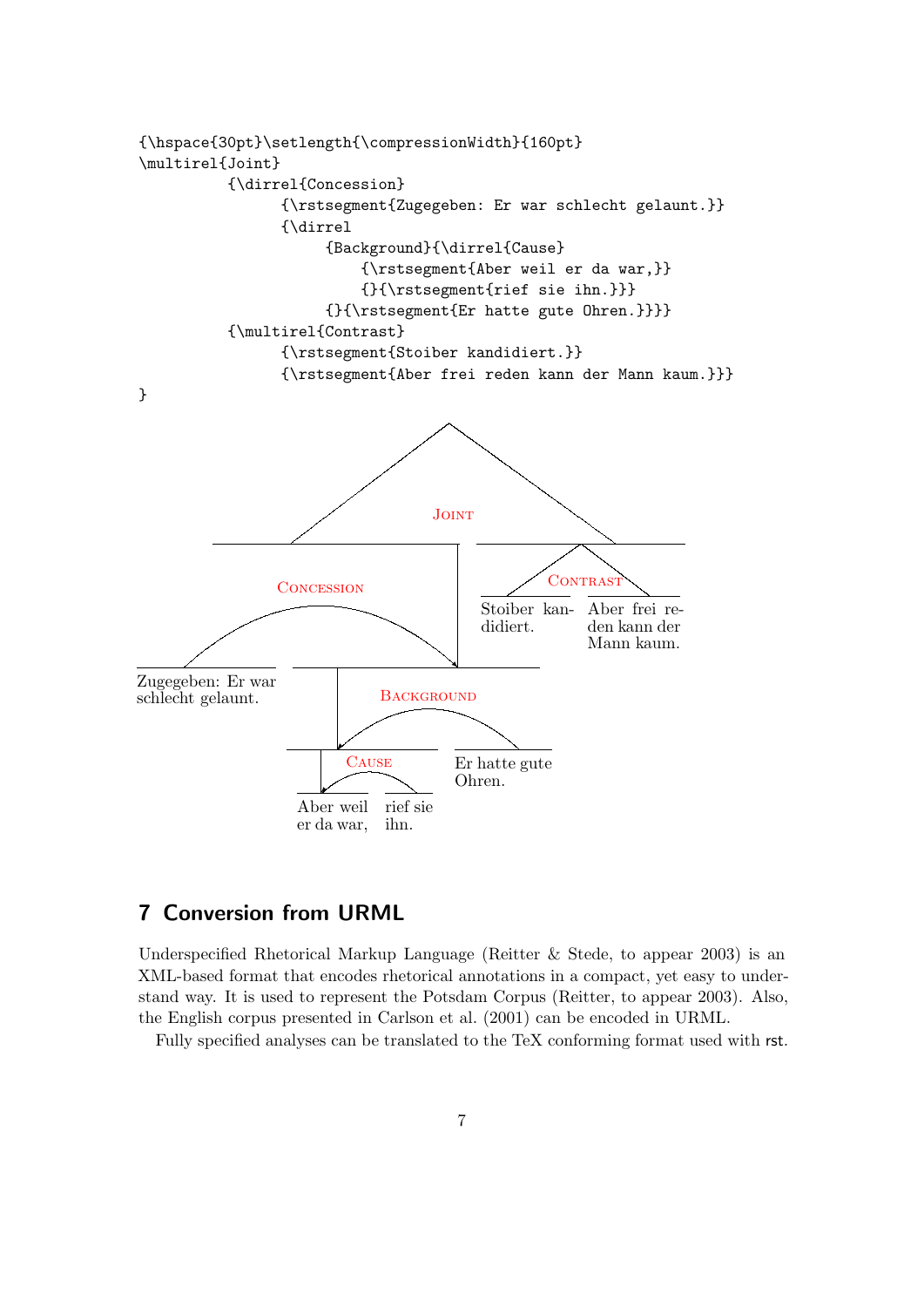Simply call urml2latex. Usage:

urml2latex.perl [-i] urml-doc.xml [doc-id [analysis-id]]

The parameter -i instructs urml2latex to include the terminal segments (minimal discourse units) directly in the tree. The default is to insert them separately in a rhetoricaltext environment. If the doc-id is left out, all document identifiers in the URML document are shown. If the analysis-id is left out and there is more than one analysis in the document, the analyses are listed.

## 8 Known bugs

Drawing the diagrams is, unfortunately, slow. A solution to overcome this would be to use a faster machine.

The package can only draw up to four spans in one constituent, which is due to the limited number of arguments in  $T_F X / \mu T_F X$ .

The vertical line in compressed diagrams can be too far to the right, if the compression value is set too low. This will be improved in a later version. I recommend setting the compression value on a per-diagram basis.

The relation name drawn in multi-nuclear relations is often drawn over some lines. In a later version, I might find a way to put a white box behind the relation name. Sometimes, the Bezier curves of nucleus-satellite relations may also overlap, which is less favorable. This would be hard to change.

If the \compressionWidth length is set, the width of the diagram's bounding box may be to small, resulting in a diagram that appears too far left. This has proven to be too complicated to be fixed. Please accomodate manually using \hspace.

Please notify me in case you encounter any other problems.

## 9 History

Changes in version 1.3 (compared to version 1.0):

- horizontal spacing issues (at least) improved so that relation names can be drawn correctly. Still does not work well in some multi-satellite configurations.
- rhetoricaltext environment uses better label / reference mechanism now so TeX won't run out of memory when working with large documents and many rhetoricaltexts. You always need to compile twice to get the refs right!
- rhetoricaltext environment does not use \lineheight any more. Margins before and after rhetoricaltexts may change.
- provide \rl command to format a relation name (capitalized) All relation names in diagrams are capitalized now